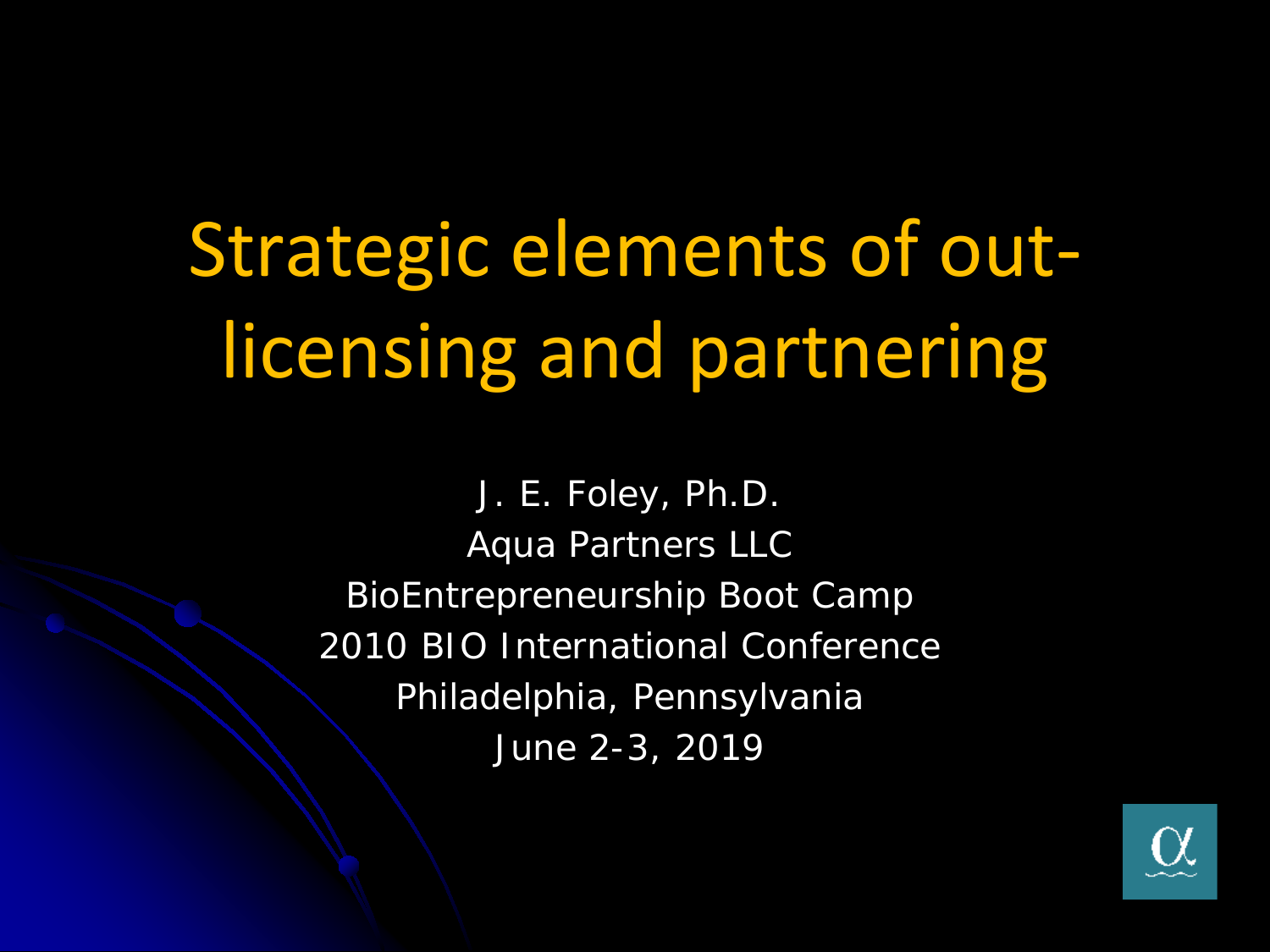# **The R&D process is long, complex and costly**



**Reference: Pharmaceutical Industry Profile 2009, PhRMA (http://www.phrma.org/files/attachments/PhRMA%202009%20Profile%20FINAL.pdf)**

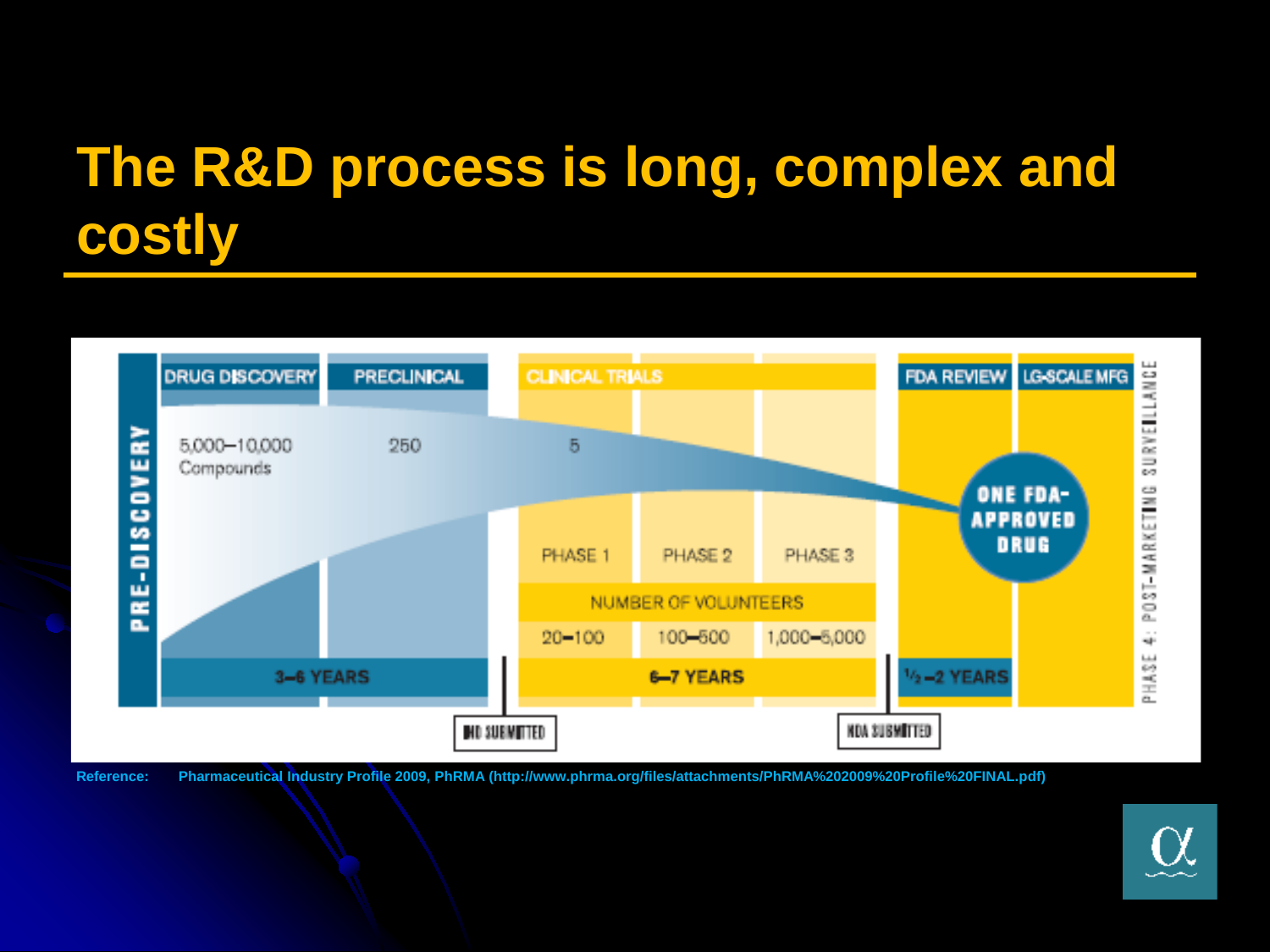# **The strategic importance of forming alliances in this industry:**

**• Money** 

### **Development expertise**

- + Pre clinical
- Clinical
- + CMC
- Regulatory

Commercial capacity and capabilities

Bottom line: You will never cross the finish line without a development partner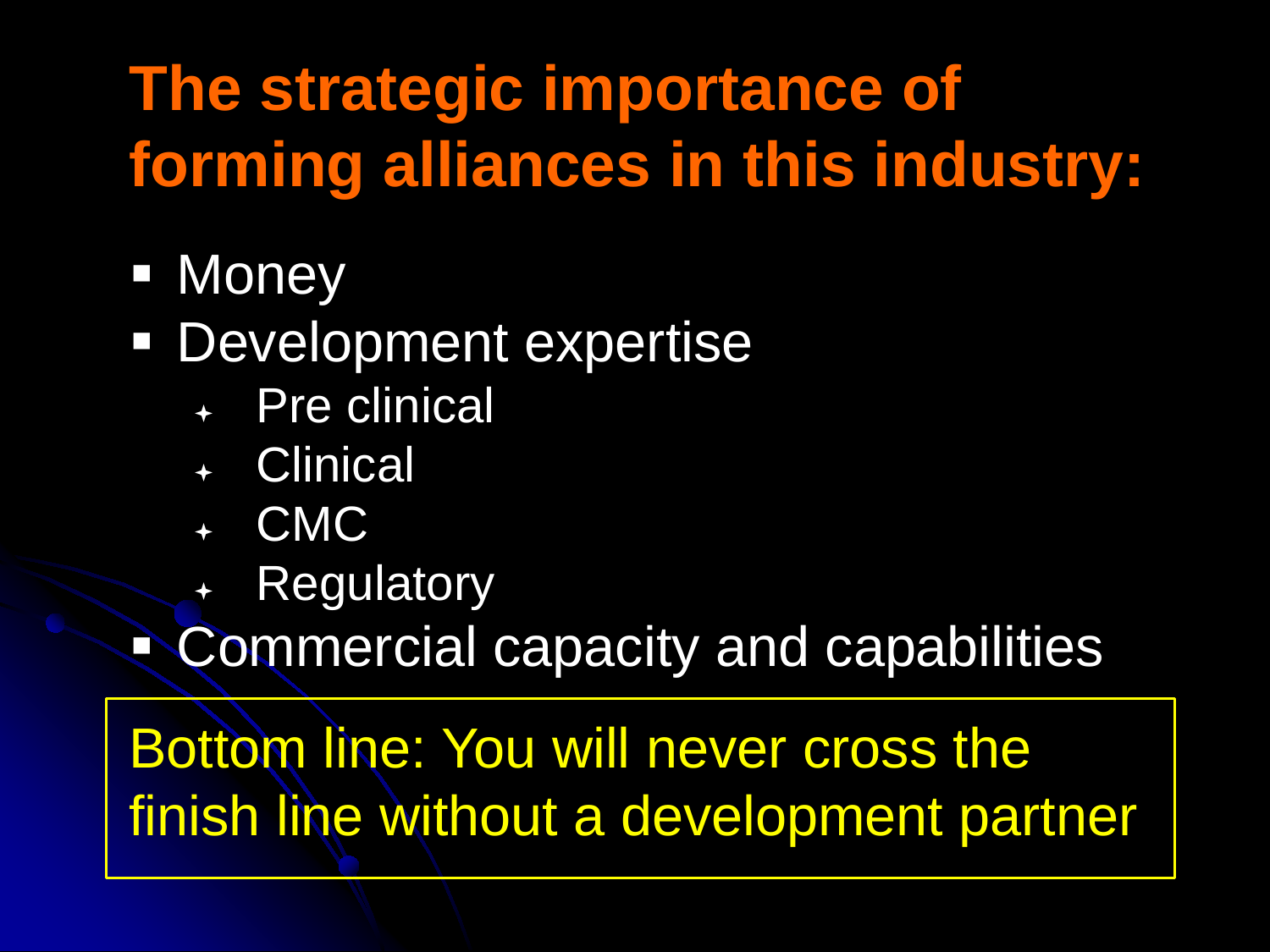Build Buy or Outsource

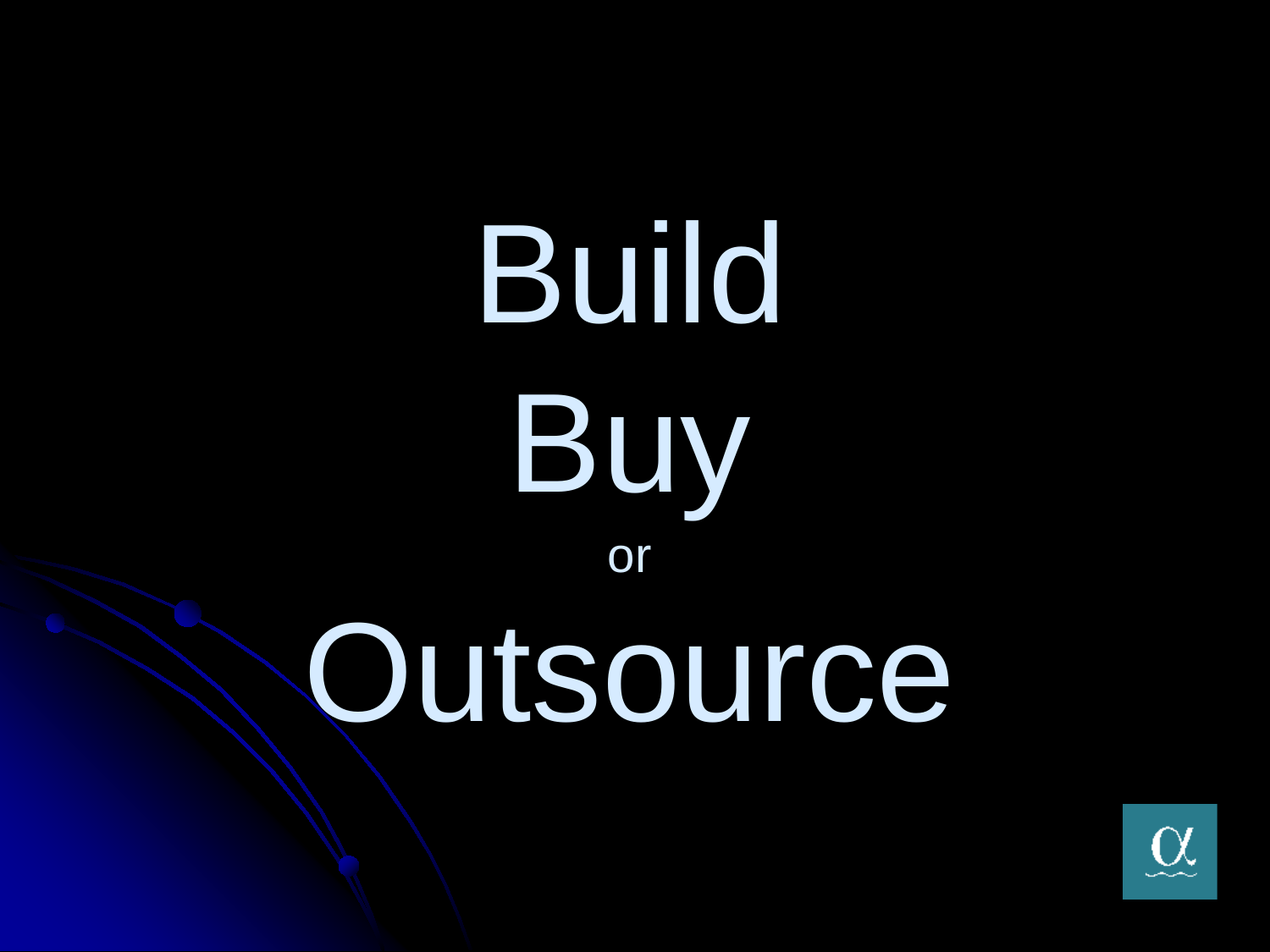### **What big pharma CEOs think when it comes to ensuring innovation and rebuilding pipelines**

| Prefer outsourcing innovation (buying<br>individual licenses or entering into<br>partnerships) | 41% |
|------------------------------------------------------------------------------------------------|-----|
| Buying whole companies is the best<br>approach, especially in the biotech area                 | 39% |
| In-house R&D is the most efficient source of<br>future innovations                             | 20% |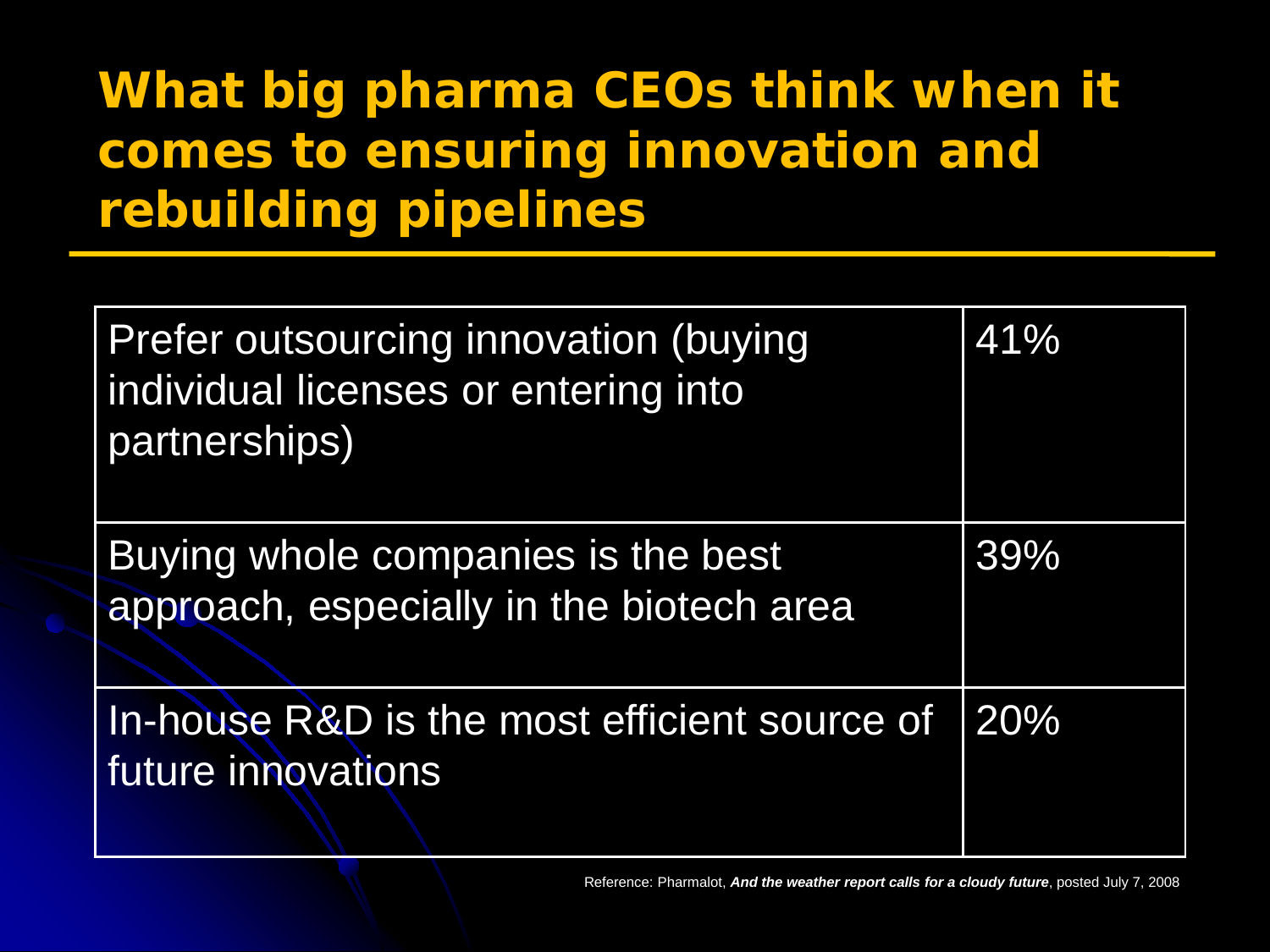### **A few basic principles…**

- **Ask** "**why not?**"**, even if there is a cast-in-stone corporate strategy.**
- **Behind every licensing or collaboration deal, there is one fairly obsessed individual, aka champion .**
- **Simplicity- the rationale/ value proposition must be clear.**
- **It**'**s important to be first-** "**Second place is first-place looser**" **(J. Leshley). It provides a vital head start and can make a huge difference by allowing you to set the terms.**
- **Try, try again- make persistence a competitive advantage**
- **Appreciate that it**'**s risky business- Creating something new takes risk to a new level. Babe Ruth held the home run record for over 50 years…. he also held the record for the most strike outs.**
- Synergy is necessary in a partnership. A great team is greater than the **sum of its parts.**

**Reference: S. Strauss: http://www.openforum.com/idea-hub/topics/innovation/article/the-innovation-rules-steve-strauss**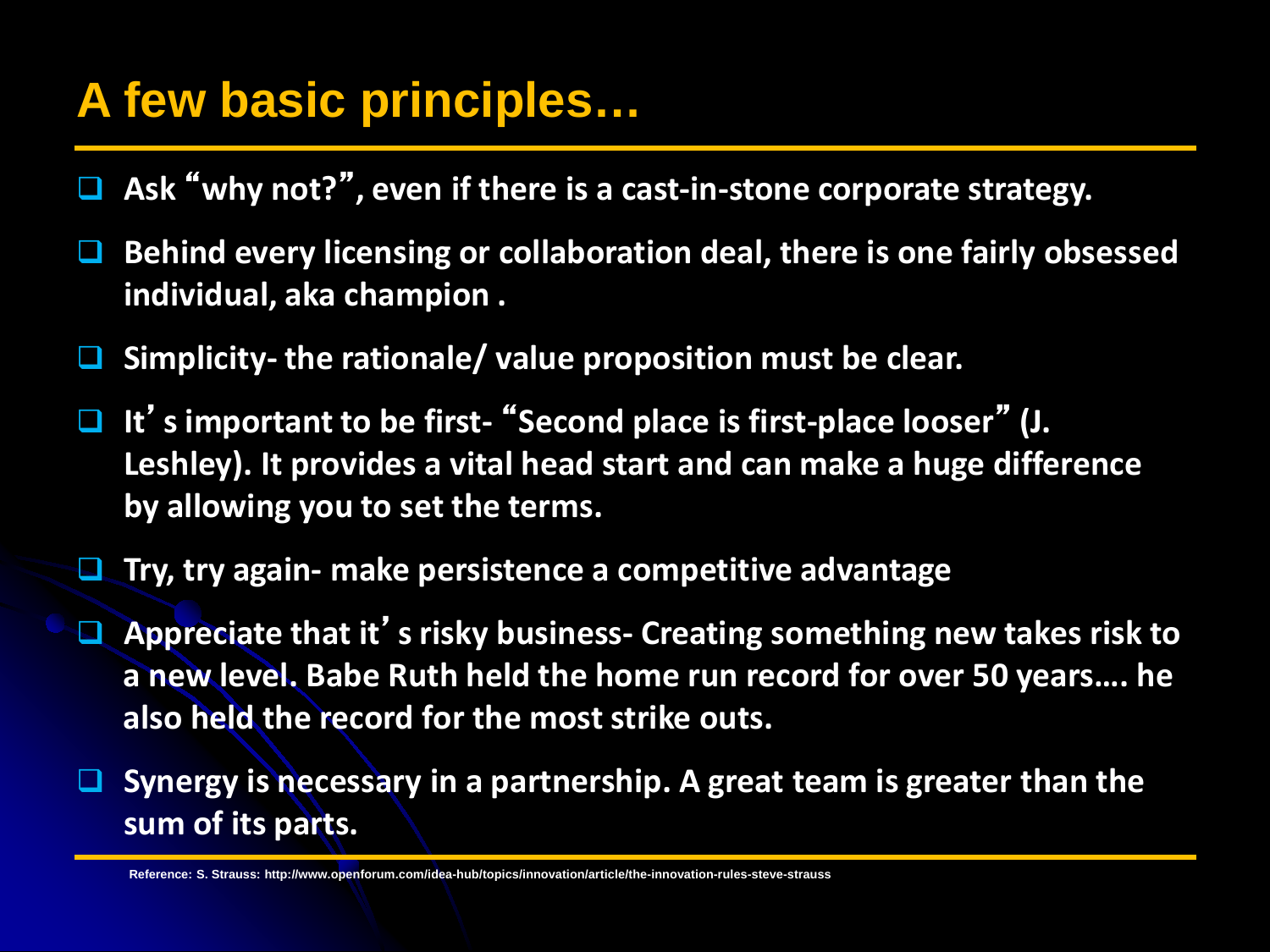### **Long-term considerations to appreciate for business-development strategies:**

- Big pharma and investors see a lot of deals and can only do a few. Understand their therapeutic and discovery strategies and pick a short-list on which to concentrate from the beginning.
- Later-stage (Phase ready and beyond) assets make the most sense and are the easiest to get done.
- Early-stage assets have significantly more PTR risk and require \$\$\$\$\$\$\$\$ in capital. These are the purview of venture capitalists.
- $\Box$  The good news- Biotech discovery is important for the future of Big Pharma pipelines- 70% of novel NME FDA approvals are for partnered assets. This will not change.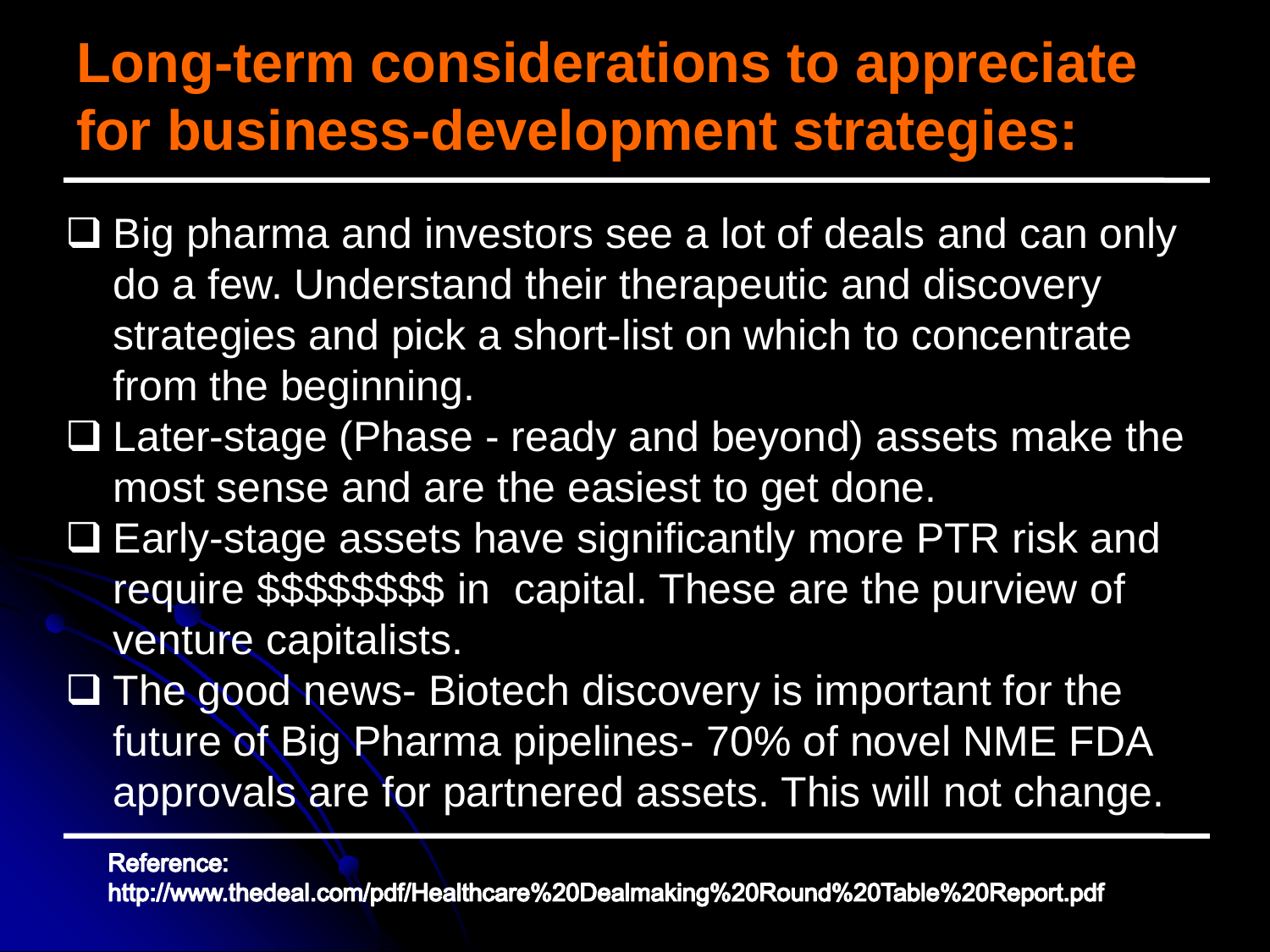### **Long-term considerations to appreciate for business-development strategies (continued):**

- Focus on biologics is gainong share on small molegulesthe gap is narrowing..
	- **40% of marketed pharma products are large** molecules or specialty in nature,
	- Biologics account for 60%-70% of the currenn clinical development pipeline .
- **El Understand that Pharma company discovery competes** with in-licensing (wither in the same or different TA) □ Long-term, the industry is moving from a volume-based to a value-based model of healthcare. Business development is clearly taking notice.

**Reference:** 

http://www.thedeal.com/pdf/Healthcare%20Dealmaking%20Round%20Table%20Report.pdf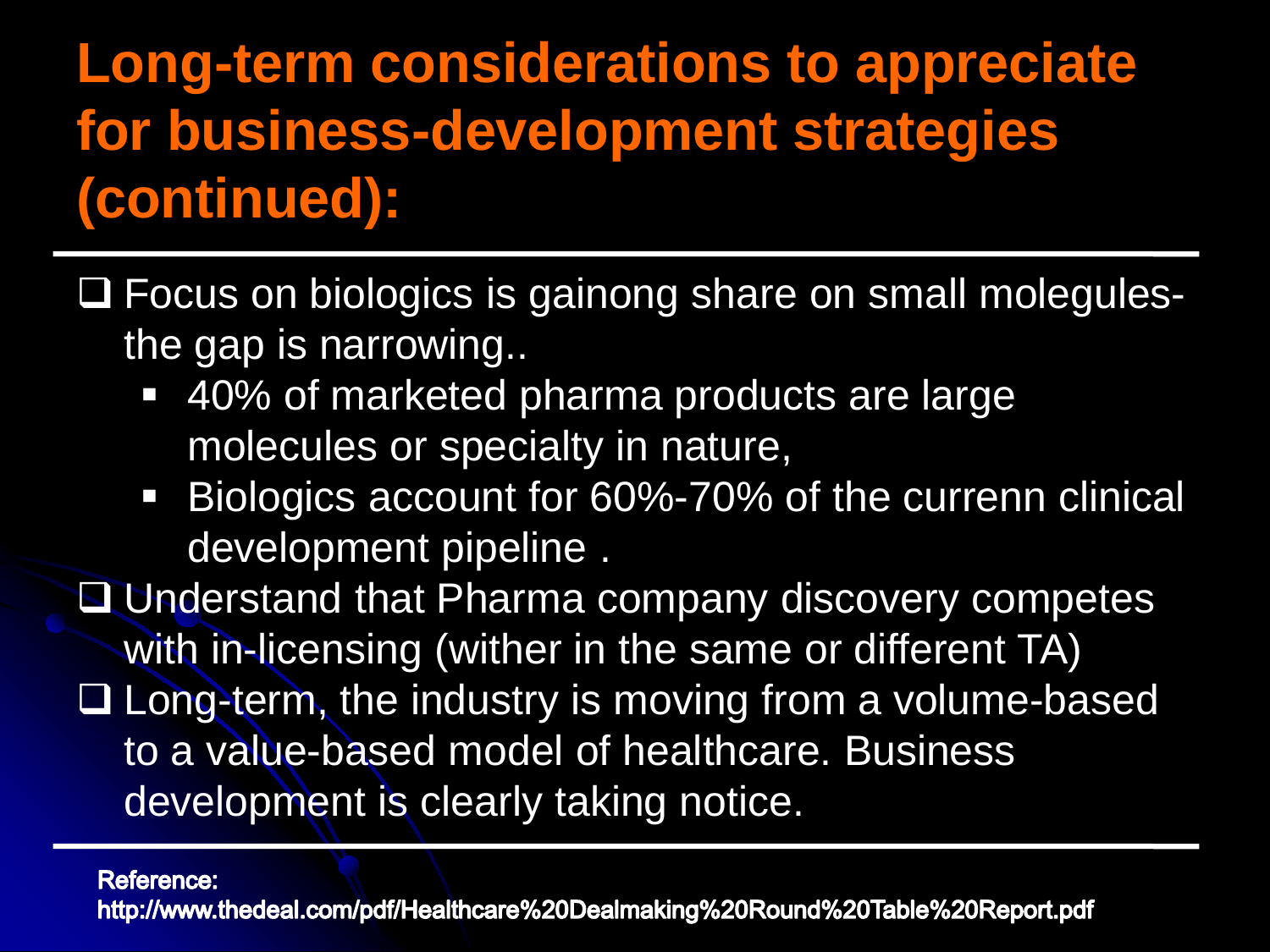# **Partnering realities you have to understand**

- $\blacksquare$  It's not enough to be innovative, a new drug also has to be cost-effective
- $\blacksquare$  It's not enough to get FDA approval- you also have to make sure that payers will reimburse it
- The FDA is asking for superiority to standard of care (comparative efficacy)
- **Life is really expensive and bang for the buck is** important
- Companies most likely to get funded today are those that embrace an early partnering strategy from the outset.

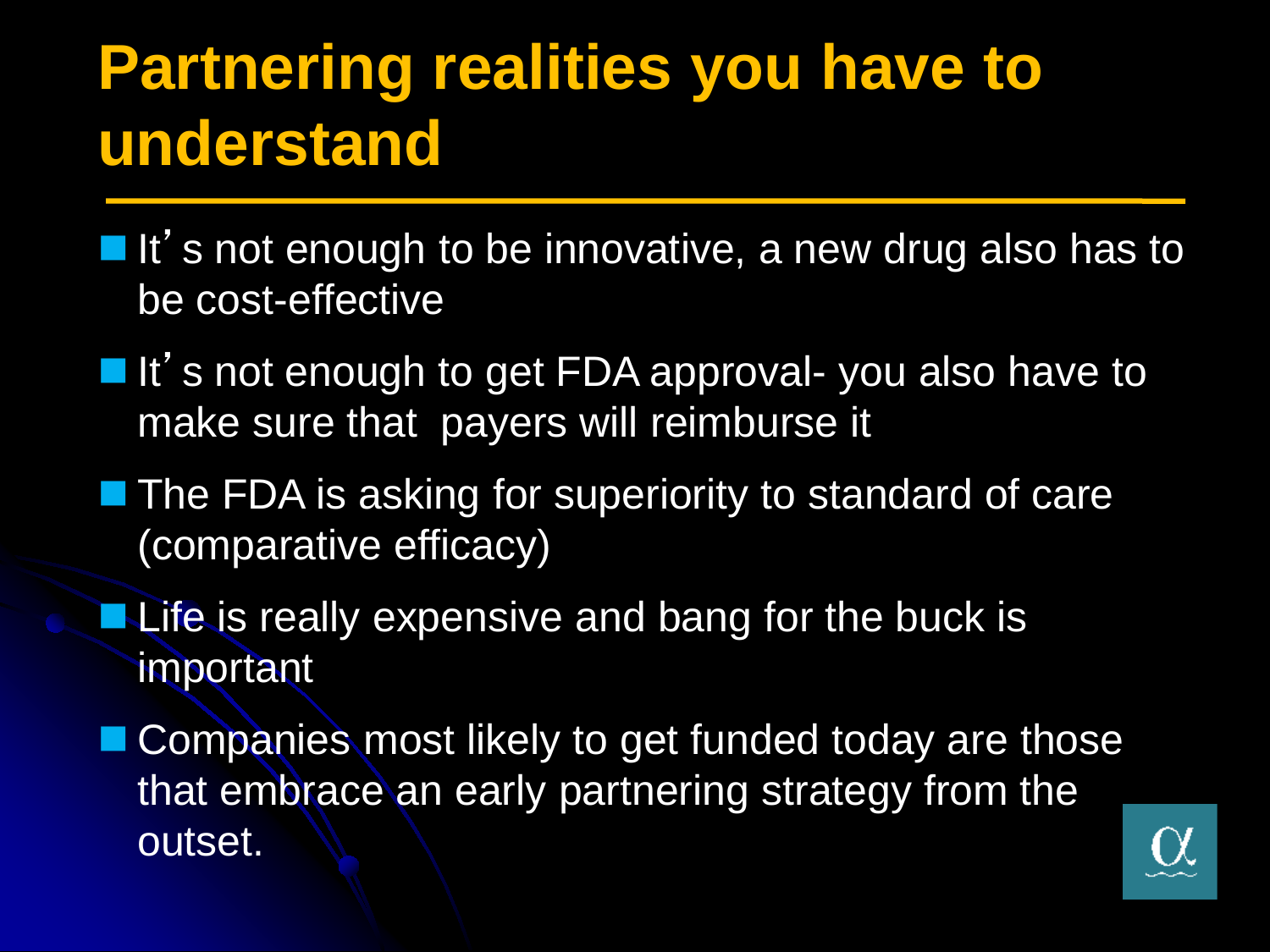#### **Compound development can be a crowded place**



Reference: Kantar Health, December 15, 2017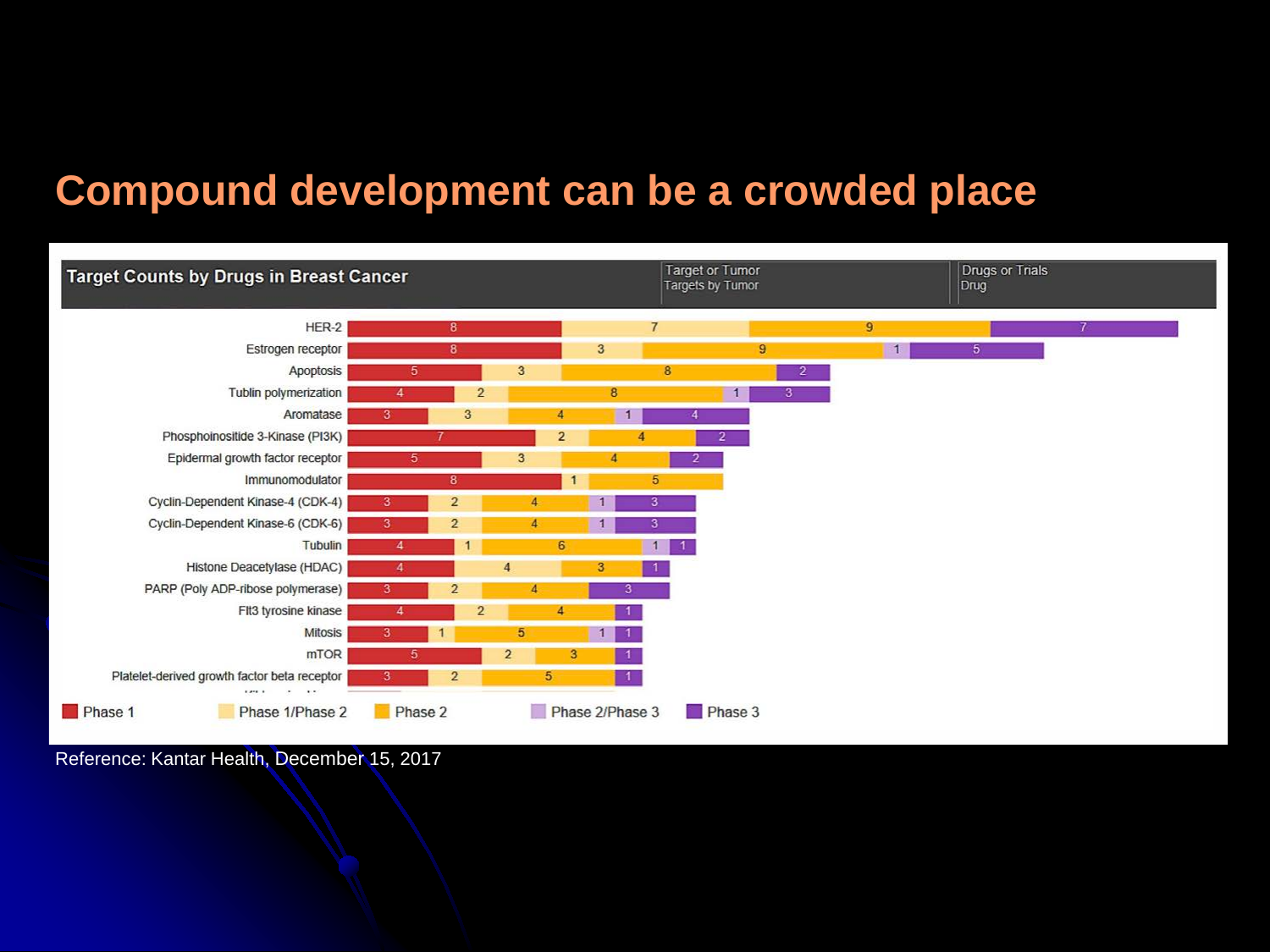### **What Pharma companies want to see…**

- Technology that provides added value:
	- Novel validated targets.
	- Enabling faster discovery.
	- Predictive of efficacy and safety in man.
	- Reduce failure rates.
	- **MOST IMPORTANT** IP, IP, and IP with clear freedom to operate
- Drug delivery (life cycle management).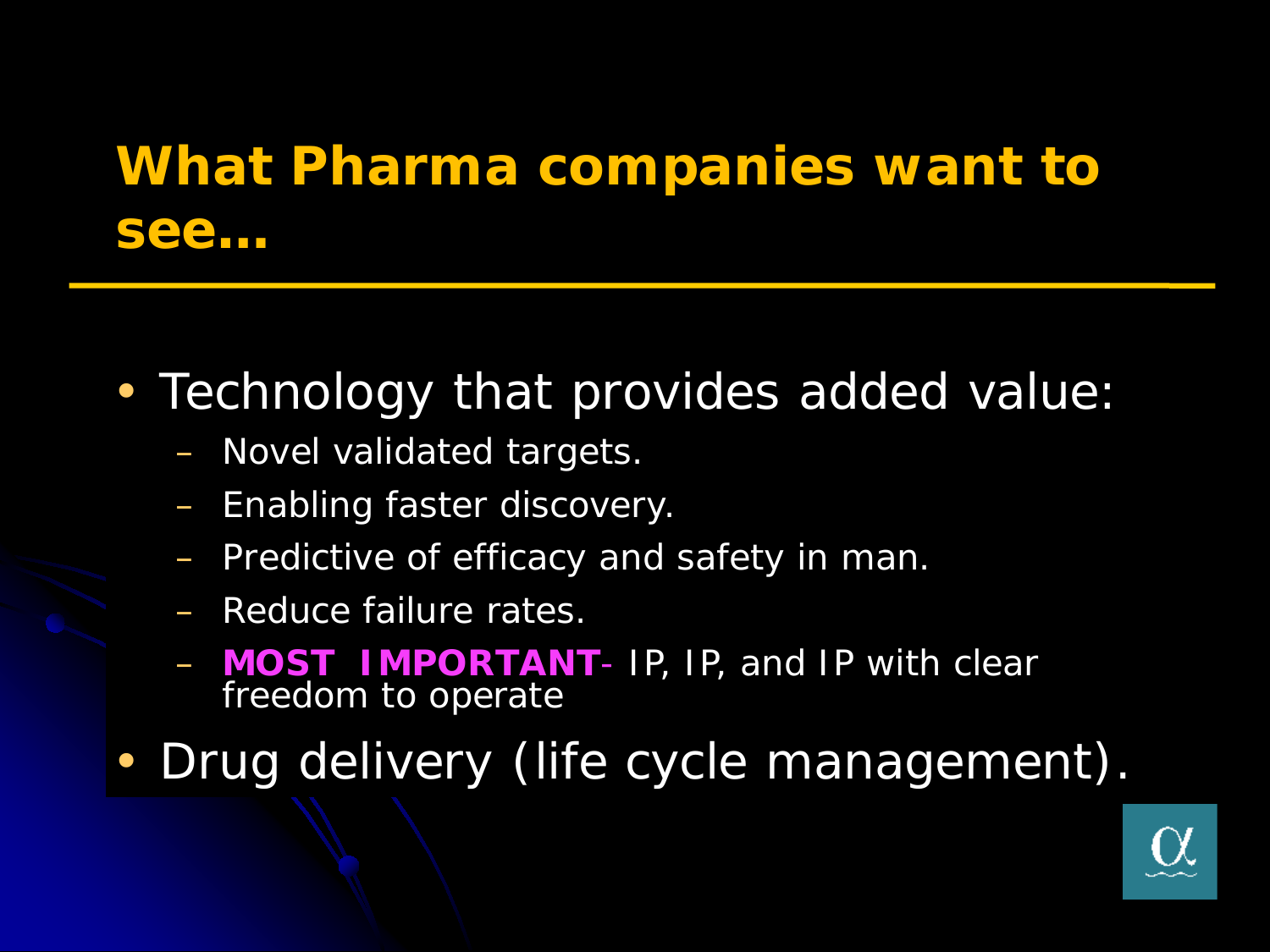### **… with companies that have…**

**• Experienced management. • Sustainable business plan. • Realistic views.** 

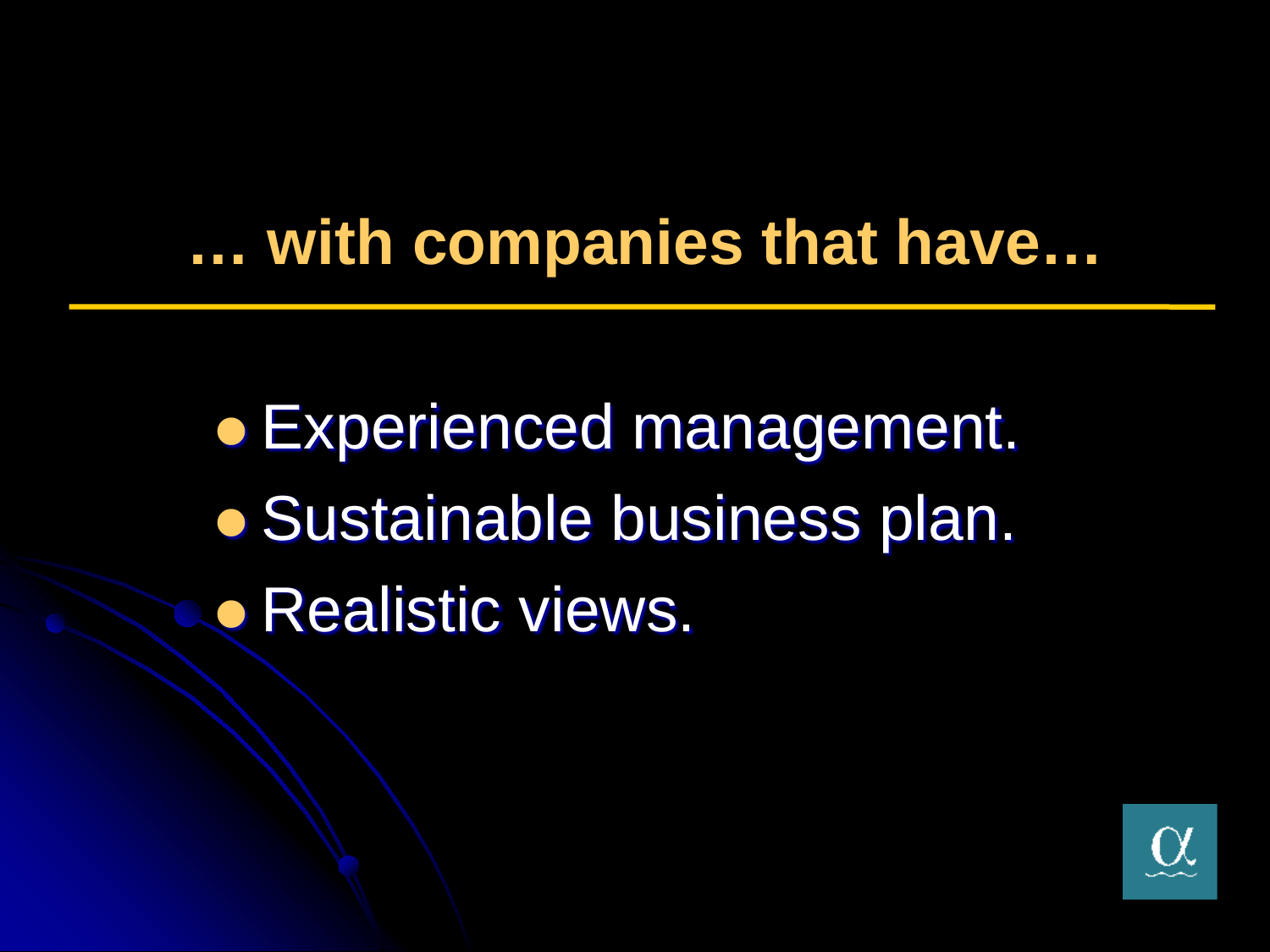# **Although technology is important, there**'**s a clear preference for product deals**

- **Products with novel mechanisms and indicated** for diseases with significant unmet needs. Hypertension is out, oncology is in.
- **Strategic pipeline fit.**
- Products with Phase II proof of concept.
- Healthy patent life.
- Worldwide rights including Japan.

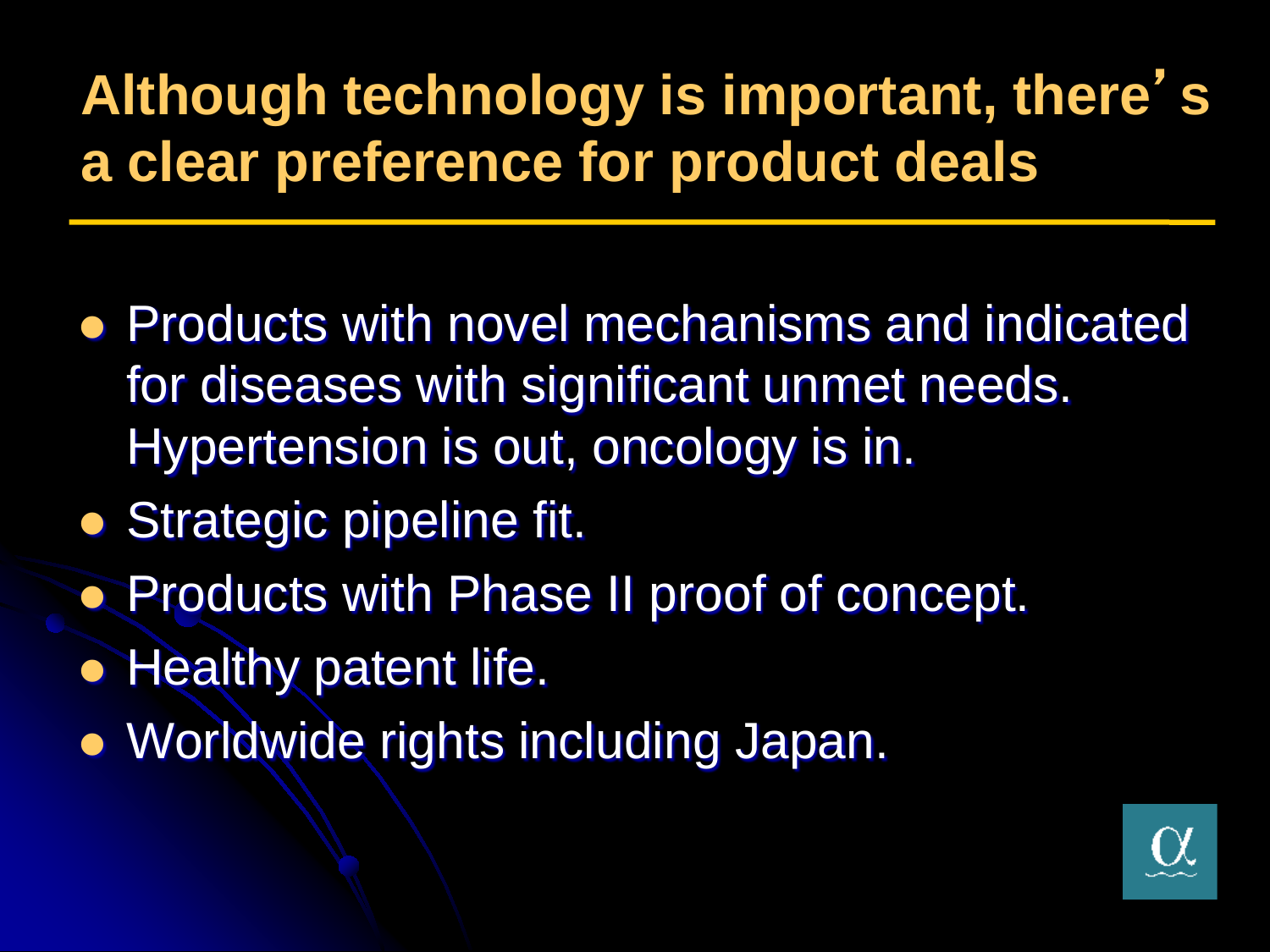### **What management needs to know**

- **Strategic fit** with the company's plan
- **Intellectual property** assurances
	- **Clear freedom to operate**
	- □ Reasonable commercial exclusivity
- Detailed **scientific assessment/DD/ approval time line**
- **Deal structure** and impact (financial commitments)
- **Adequate staffing for the deal**
- Solid **R&D prioritization** or commercial bang /R&D dollar spent
	- □ Fully loaded P&L adjusted for the probabilities of technical and regulatory success
- Risk-adjusted **NPV/ROI**

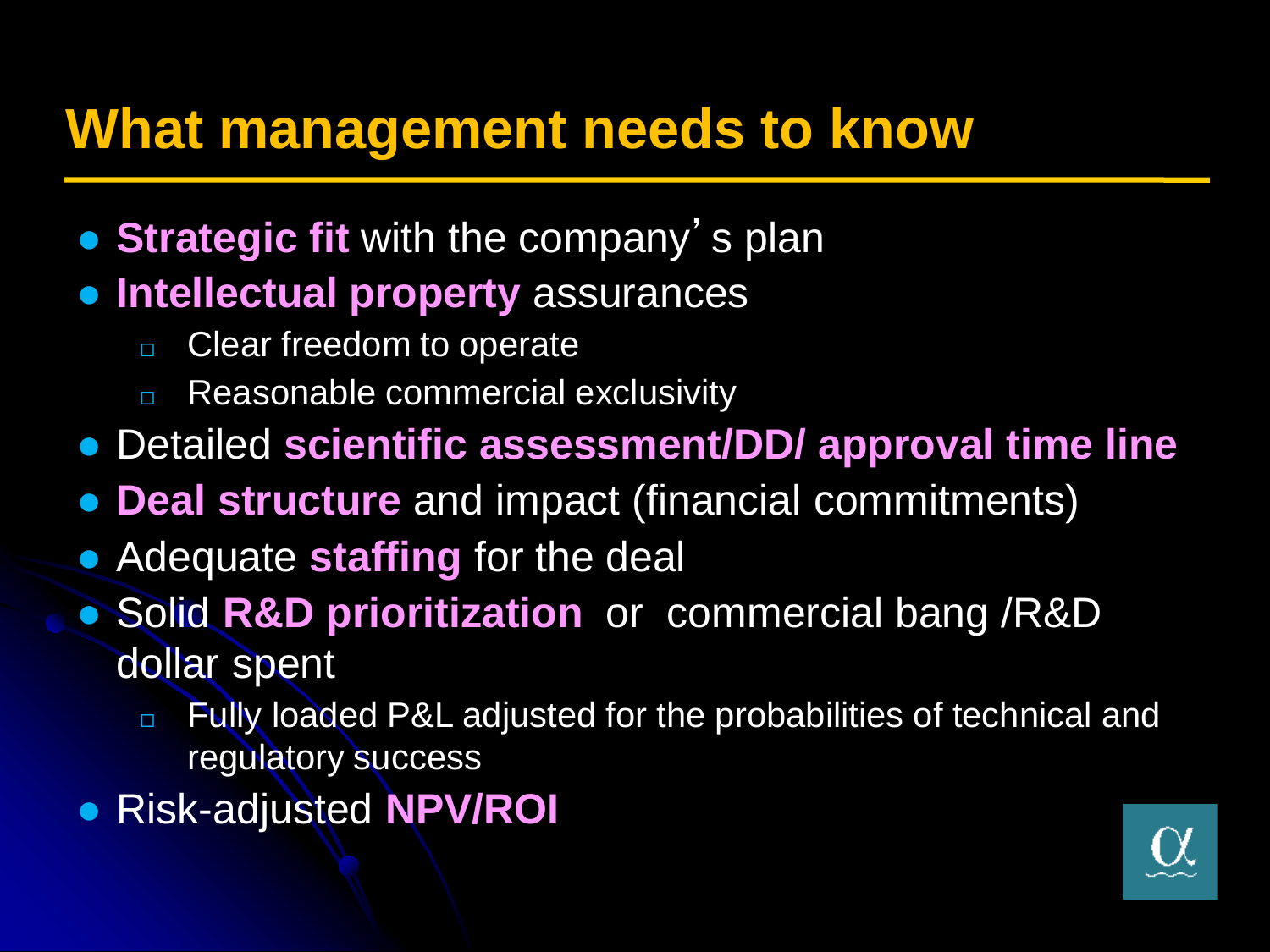## **What biotech companies should look for in a partner**

- Relationship with open two-way communication
- Stable management
- **Team play**
- Balanced win-win deal
- Strategic, scientific and pipeline fit
- Therapeutic area expertise
- Financial commitment to full development
- Regulatory success
- Developed sales force
- ●Commercial success
- Strong life-cycle management teams

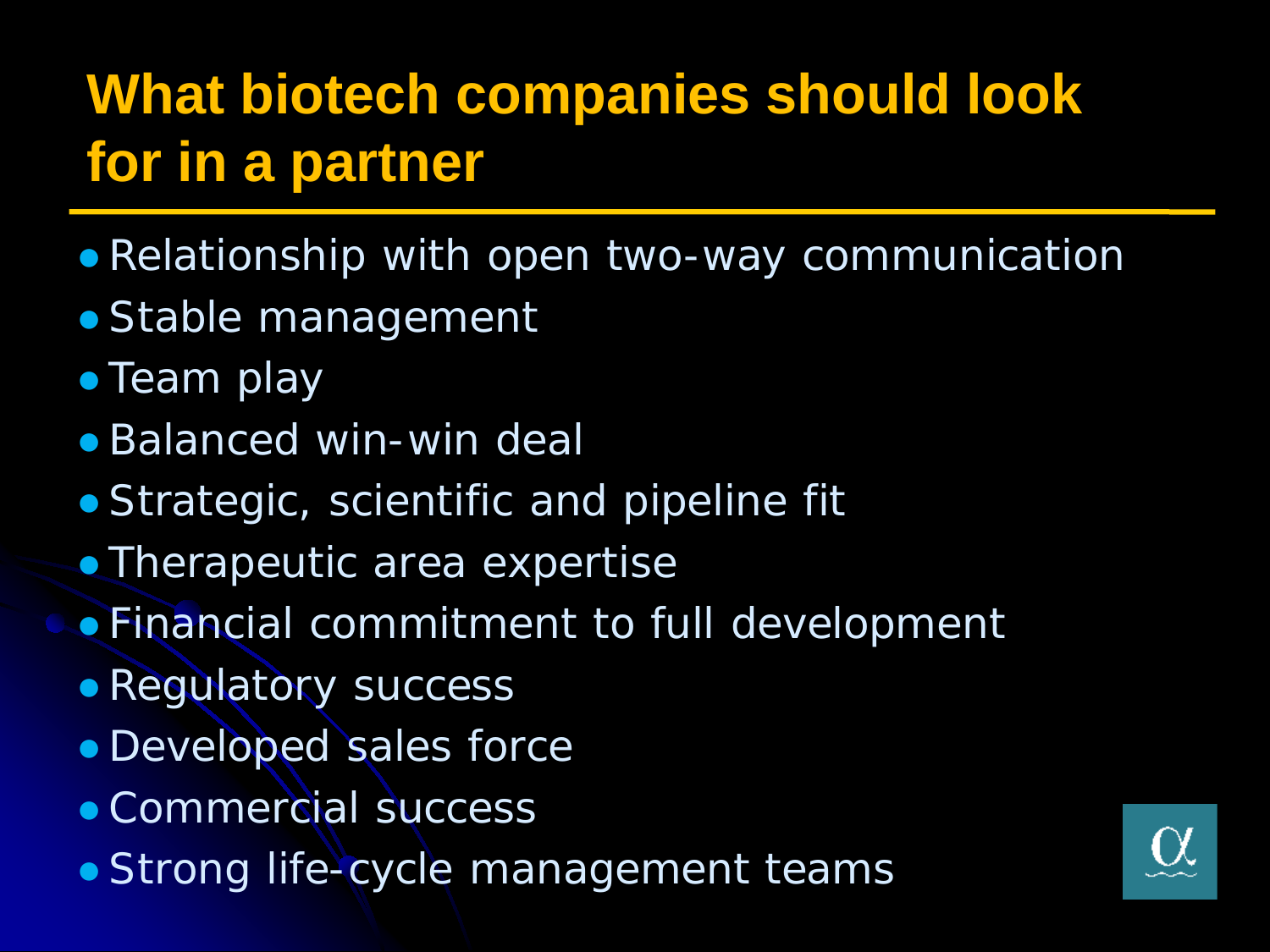# **In-licensing process**

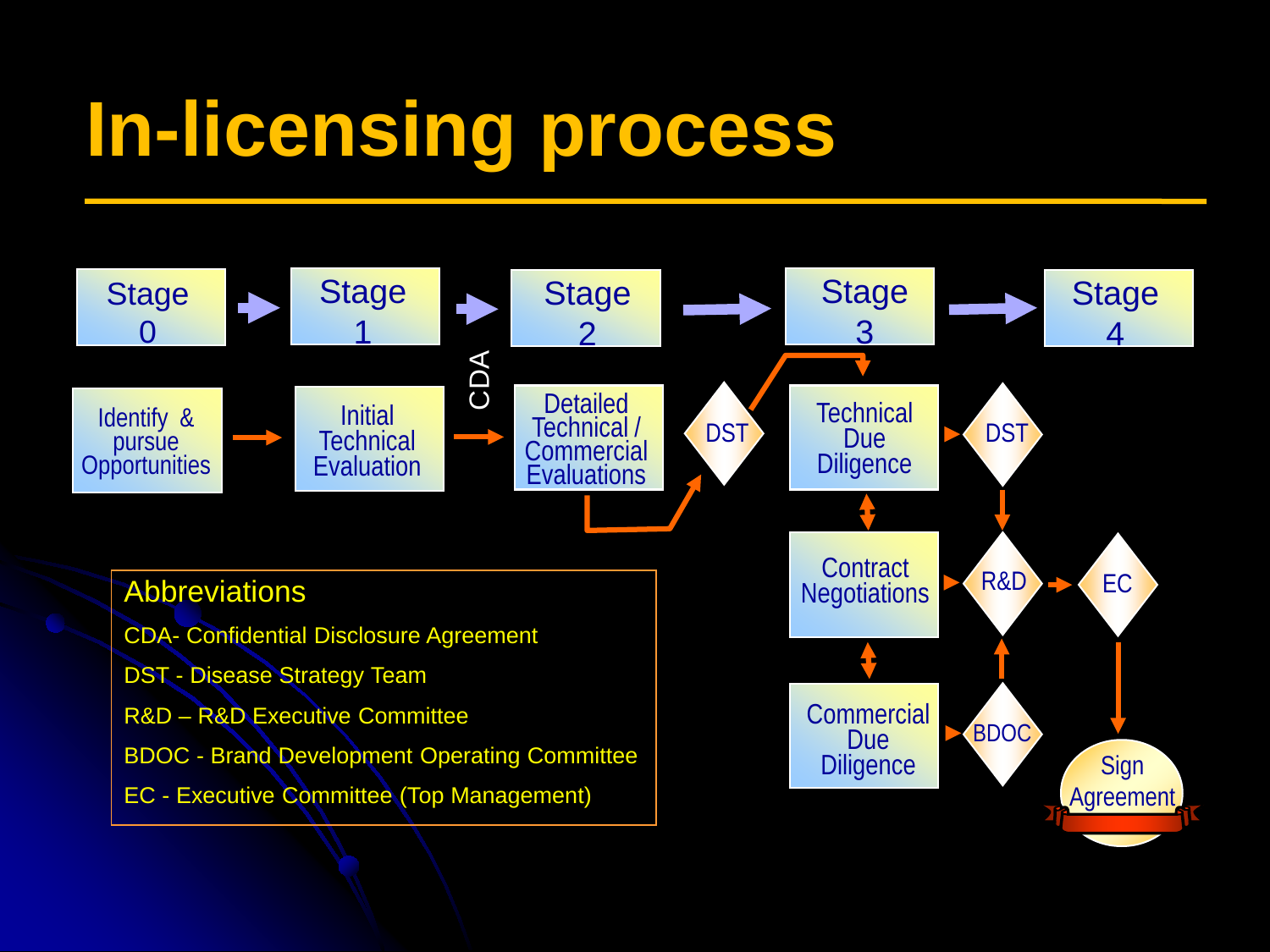### **The gate keepers in big pharma: The scientific/commercial jury**

- **Sr. VP, Regulatory**
- **Sr. VP, Preclinical research**
- **Sr. VP, Clinical Research**
- **Sr. VP, Development**
- **Chief Marketing Officer**
- **Sr. VP, Project Management**
- **Sr. VP, Global Pharmaceuticals**
- **Sr. VP, Business Development**
- **President, US Pharmaceuticals**
- **President, Manufacturing**
- **President, Pharmaceuticals (ex-US)**
- **E** Corporate Controller

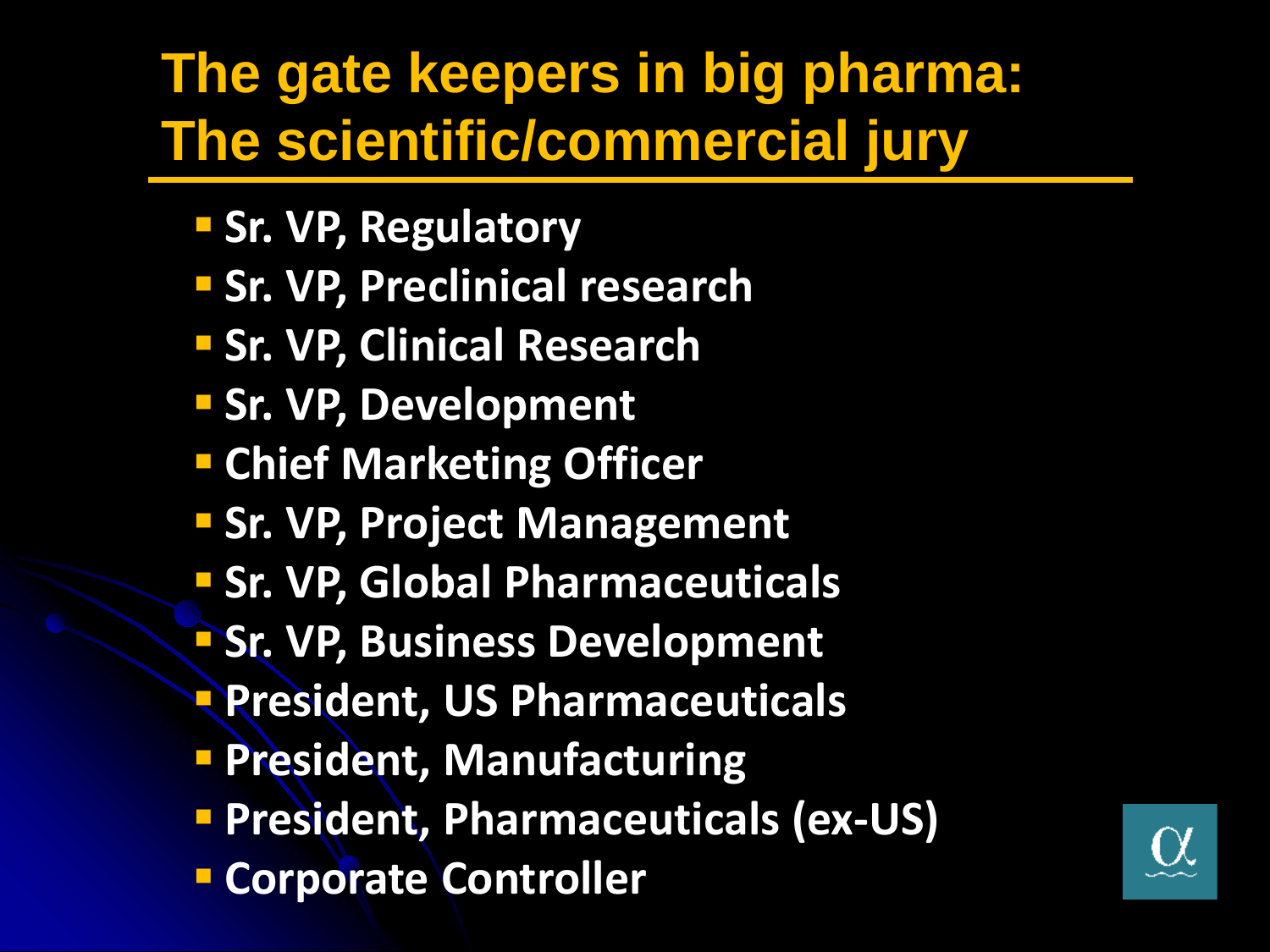# **Understand there are a lot of hurdles on the way to success.**

**Know what you don't know. Undertsand the difference between a "science project" and a "company". Surround yourself with those who do. Scientist founders should not be CEOs. Develop a connected and involved BOD/SAB. Plan for the future- think ahead in everything. Try not to take stupid shortcuts- science rules. Focus.**